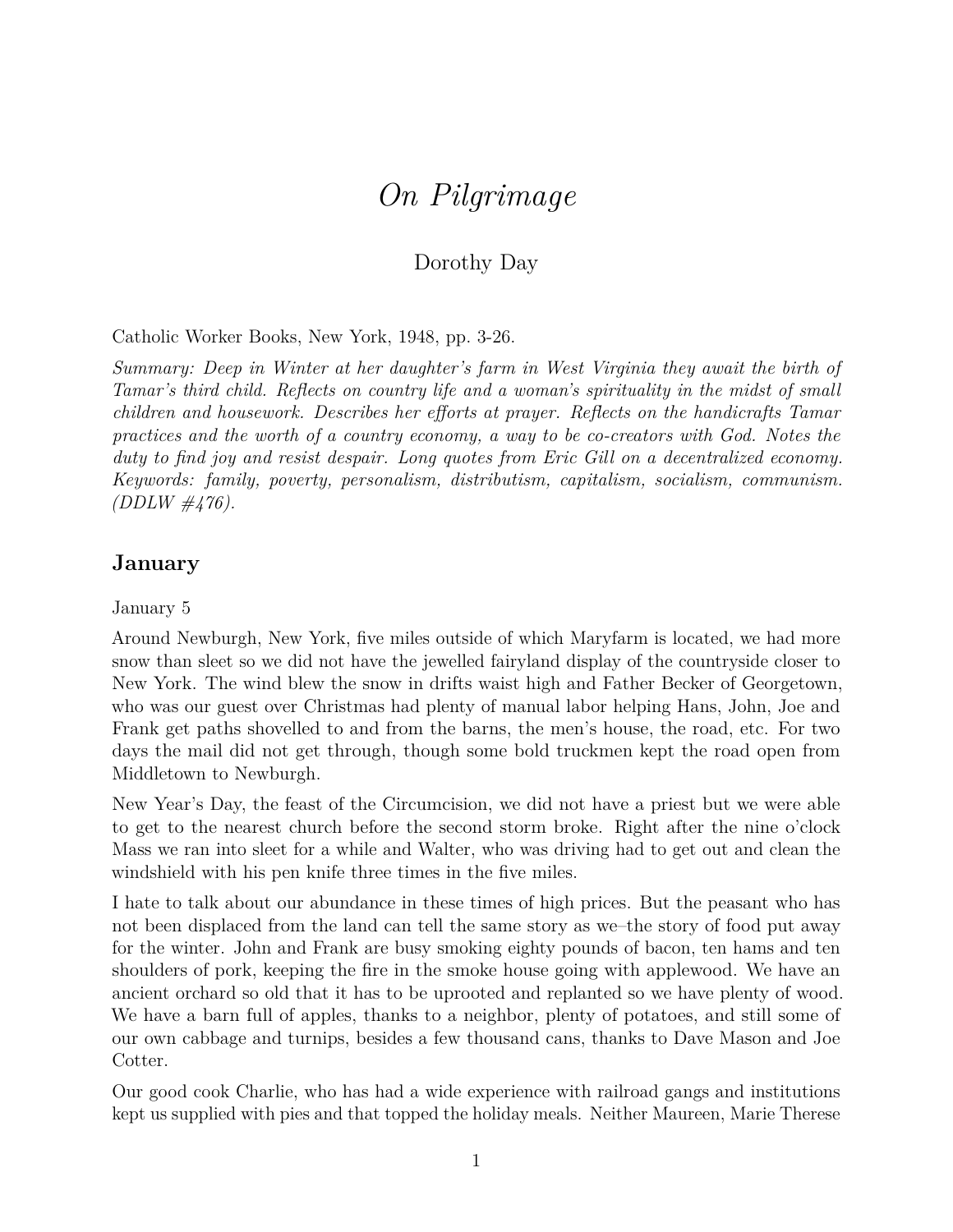nor I could hold a candle to him in the kitchen. I did the bread-baking, four pound-loaves a day and it was the delicious unkneaded bread of Sir Albert Howard's recommendation. Marie Therese said that she had made it before without success, but it was because she did not have her dough stiff enough. One should be able to pick it up and, flouring one's hands, form it into loaves. Neighbors brought us fruit, coffee, cookies and in spite of the storm we had visitors, Eileen Egan, John O'Donnell, Dave Mason, Dick Roland (of Brooklyn Catholic Action) Stanley and Walter Vishnewski. Jane O'Donnell was home for the holiday and we all missed her, especially her godchild Hans.

It was a happy Christmas time with everyone receiving Communion together. It was good to have Fr. Becker's informal talks every evening, in addition to homilies at Mass and discussions during the day. It was good to get to bed early, and read Dickens and listen to the snow hit against the window panes in the attic which is the warmest part of the house.

Downstairs it was cold in spite of the furnace (our first use of coal this winter). The walls and ceilings are unfinished and so the wind whistles through. The kitchen is warm, but one has to keep coats on in the dining room. Peter Maurin, what with being so inactive, found it hard to keep warm in spite of woolens, sweaters, stocking cap, and a blanket over his knees. His cough got worse, so when I suggested a visit to Mott street his face lit up. He can be in my room, next to Marjorie, and Joe Hughes, and the children can run in and out and Peter will love that.

Johannah likes to boss him, and she softens her bossiness by putting her pink cheek against his and hugging him. "Peter, you are just an old man and you've got to drink your orange juice." (My daughter used to say when she was a little girl, 'When you get little and I get big, I'll take care of you!') Peter is "little" to Johannah now.

We had to call the doctor for Peter when he went to Mott St. because his excitement at the change of scene led him to overdo it. The doctor diagnosed his cough as cardiac asthma and said otherwise all was well. So he is not trying to venture out for any walks in this weather. Kay Martin and the baby Joe are in the back room and their stove is so roaring hot that Peter's bedroom is well heated too. And Hazen and Joe and Dave and Mike have dropped in to see him for a little conversation.

There is a skeleton staff at the farm now that the Christmas holidays are \*over. The next retreat will be Easter week, for women, but we hope also before then to have a Lenten retreat at the beginning of the season.

I left the farm at 8:10 in the morning, catching the bus which goes right by the door straight in to New York. That same bus returns past the farm at 9:30 every night.

I must remember to bring out the point that in describing the comfort of our Christmas on the farm, I do it to contrast the city and the country. If we who are tied to the city, cannot go villageward at once we can begin to hold it as an ideal for our children, and begin to educate them towards it.

In a few weeks I am borrowing a car and going to West Virginia where my twenty-one-year-old daughter is now settled with husband and babies. She is expecting another so I shall be there for several months writing about my family which after all is like all families so that when I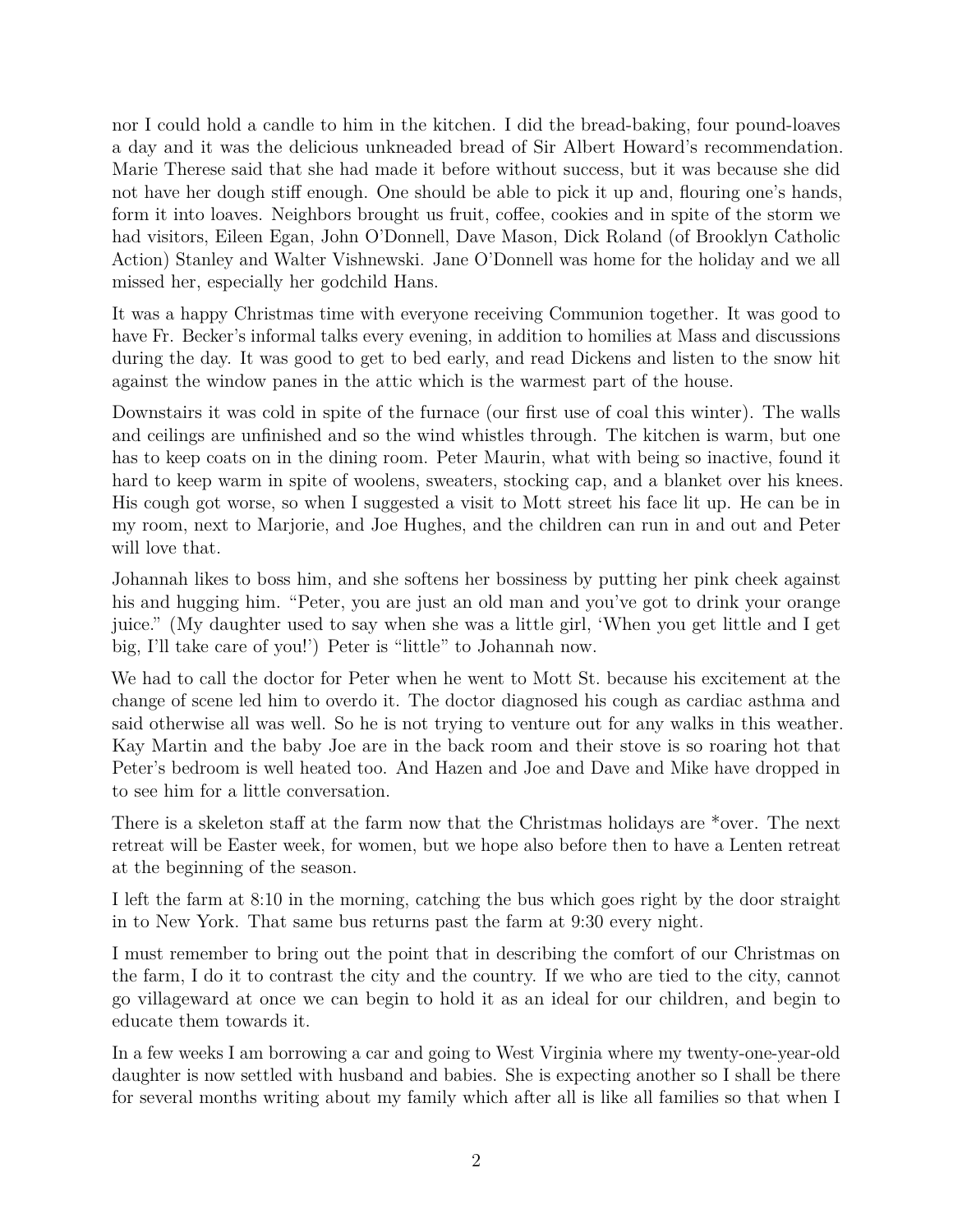write "I" and "mine," my readers put themselves in my place and it is their own hopes and fears and joys and sorrows they are reading about, common to us all.

January 17, '48

West Virginia, 5 degrees.

When you are in the country the temperature is important. To write I lie in bed with a hot water bottle at my feet, a loose old coat covering me. A bathrobe would not be enough. The hot water bottle is a pint size whiskey bottle.

This is a typical country bedroom, one window facing north, the other west. There is a roomy closet, a door into the front hall, flanking which there are two other bedrooms, and another door to a northeast room, also two windows that get the morning sun. There is a narrow flight of stairs leading down to the summer kitchen. There are eight rooms in the house, a porch front, side and back, a good tin roof. On this farm there is a shed, pigpen, chicken house, smoke house, an old cannery from which the machinery has been removed, and which is used now to house goats: the four does, one buck and two kids. There is a well and pump in the cannery, and a pump on the back porch of the house. Fifty-five acres of hilly woodland, and twenty acres of fields go with this farm for which the owners are asking two thousand, five hundred dollars. We are two miles from the highway, three miles from a store and twelve miles from town and church.

This is a good house, a good farm in spite of the fields being far from the house beyond the woods. It is renting now for ten dollars a month.

Down the dirt road across a brook about twenty five feet wide and a foot deep there is another farm for sale, seventy acres, for twelve hundred dollars. Good barn and chicken coop, granary, pigpen, garage and smoke house, but the seven room, low ceilinged house is in very bad repair and the porch on the side is caving in. Also there is a spring in the cellar and some rainy seasons there is a foot of water under the house. Whether this can be drained and the house repaired in this era of expensive materials and scarcity of craftsmen is a question.

There are other good farms in the neighborhood for three thousand and thirtv-five hundred and everywhere the soil is good, the bottom lands fertile, the hills covered with pine and oak (no one burns coal), there is hunting and fishing.

Here on a neighboring farm, priced at six thousand, a farmer raised and educated three boys and a girl. But he operated the cannery, as well as farmed. Others farm summers and work winters, leaving early and arriving home late, leaving their wives to tend to the children and the animals, wood and water. It is a lonely life for a woman with many small children. It is a life of solitude in city and village anyway, since a young mother cannot get out, but in town neighbors and friends can at least drop in.

Spring, summer and fall are so beautiful in the country but the winters are hard. Life then is in two rooms and the bedrooms are grim. The children may get out but they soon run in with streaming eyes complaining of hands and feet and already our two here have chilblains.

Yesterday the snow fell all day and the children ran out getting pans of it to eat. David says it is called the poor man's manure as it is filled with chemicals that enrich the soil. It tastes sooty just as it does in the city. The wheat, barley and rye in the bottom lands, green and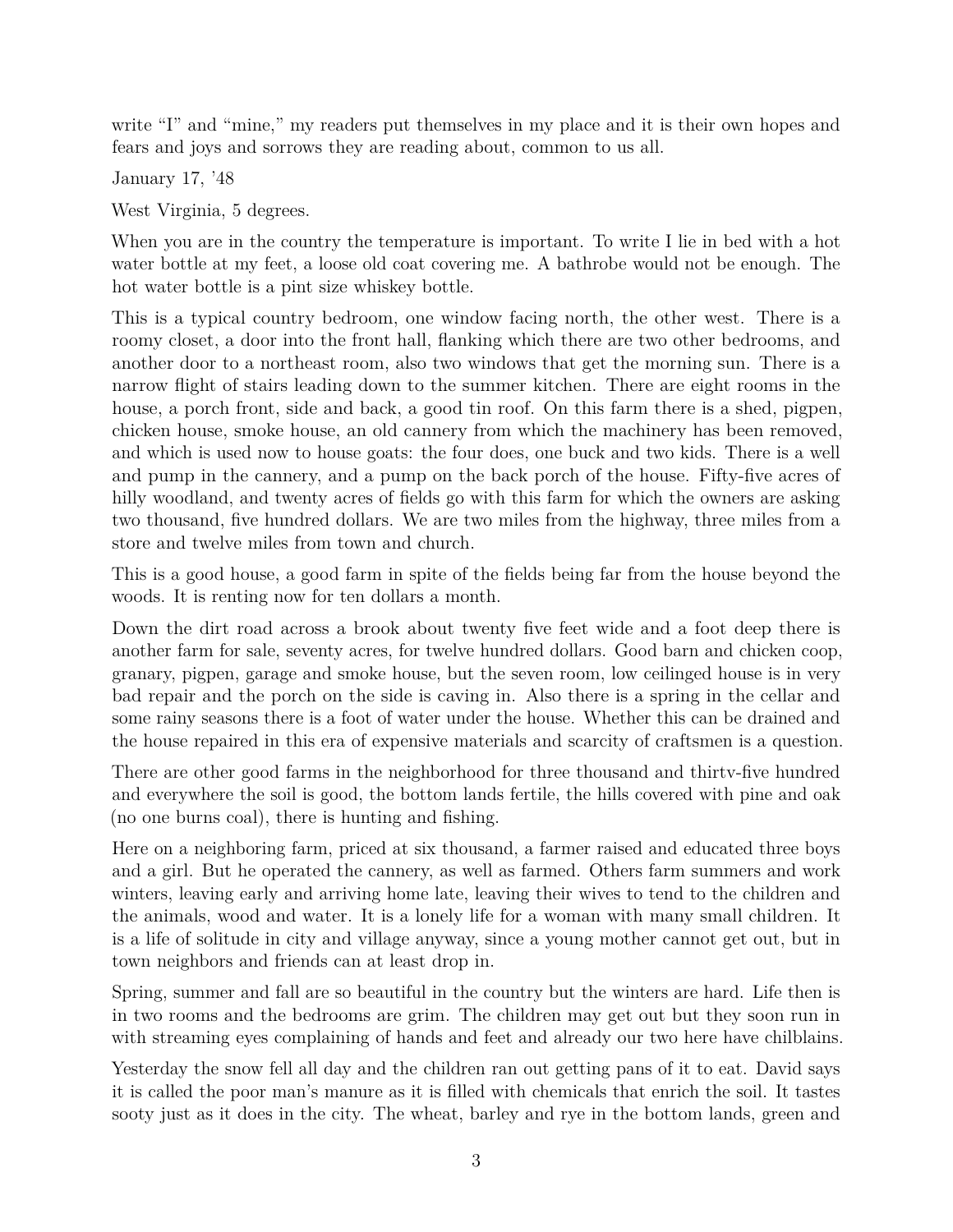frozen, was soon blanketed. The hills, ridges and paths were outlined and all was black and white, blue and grey with a hint of lavender behind the trees, and the gorgeous fresh green of the pines. Today with the sun out, gold and blue is added to the bright, cold picture. We are indeed in the dead of winter, in the depths of winter.

Tamar's baby is due in ten days now, and we are praying the pains will not come at night nor in such cold when it will be hard to start our borrowed car. The path from the house to the road is icy and hard to get down. We could not get to Mass this Sunday morning because of that path, so perilously steep and treacherous.

Our days are spent in cooking, dishwashing, clothes washing, drawing water, keeping two fires going, feeding babies, consoling babies, picking up after babies. The bending and lifting alone should take the place of all exercise. But tomorrow we are going to pretend our long porch is the deck of a ship and we are going to take a brisk walk up and down and around, just to get out of the house and enlarge our vision a bit. It always fascinated me, how the Bronte sisters paced the floor of their living room in front of the fire. It must have been a very large room. My friend Tina has a habit of pacing the floor and in small quarters it can be nerve-wracking for nonpacers.

On my way down here I bought some supplies and I shall list the prices. Whole wheat flour from a mill, nine cents a pound; buckwheat ten cents. And at a farm woman's store, home made candy seventy cents a pound, sorghum, seventy-five cents a quart, butter ninety-five cents, beef for a stew fifty cents a pound (there was much fat). Home made aprons were eighty-five cents and a dollar. Patchwork quilts were twenty-eight dollars.

Thinking of cash crops to sell by mail perhaps, there is candy, aprons, Tamar's homespun, home woven materials etc. It would supplement the tiny income from D's mail order book business (he specializes in Distributist authors so his field is limited).

How to live–that is the question. Daily expenses, how to meet them? The goats are not giving milk now. Skim milk is ten cents a quart (the farm wife is always contributing some sauerkraut, a piece of pork, etc.), canned milk is six-twenty a case.

January 19

Last night it went down to four below. The water froze in the jug in the bedroom, my feet were cold all night. Susie woke up at four thirty and cried for an hour. I could hear her even in the far room upstairs. David got up and built the fire and went himself to a camp cot and Susie slept in with Tamar. She gets colic so there is no telling whether she is spoiled or sick. She has been waking up in the night all winter. Becky, who will be three in April, does not mind the cold so much.

Today as usual, dishwashing, cooking, baby tending. I wrote a few letters in time for the mailman, received a few. I could not get my borrowed car started. We need kerosene for the lamps and for the small portable bedroom heater. Five gallons for eighty-five cents. Candles thirty-five cents a dozen. We do not read late as we are too tired, David with constant woodchopping, water fetching, etc. Every time he comes in the house the children clamor for his attention.

Today we found Spike, the young buck goat, a splendid animal, dead. A farm tragedy. Two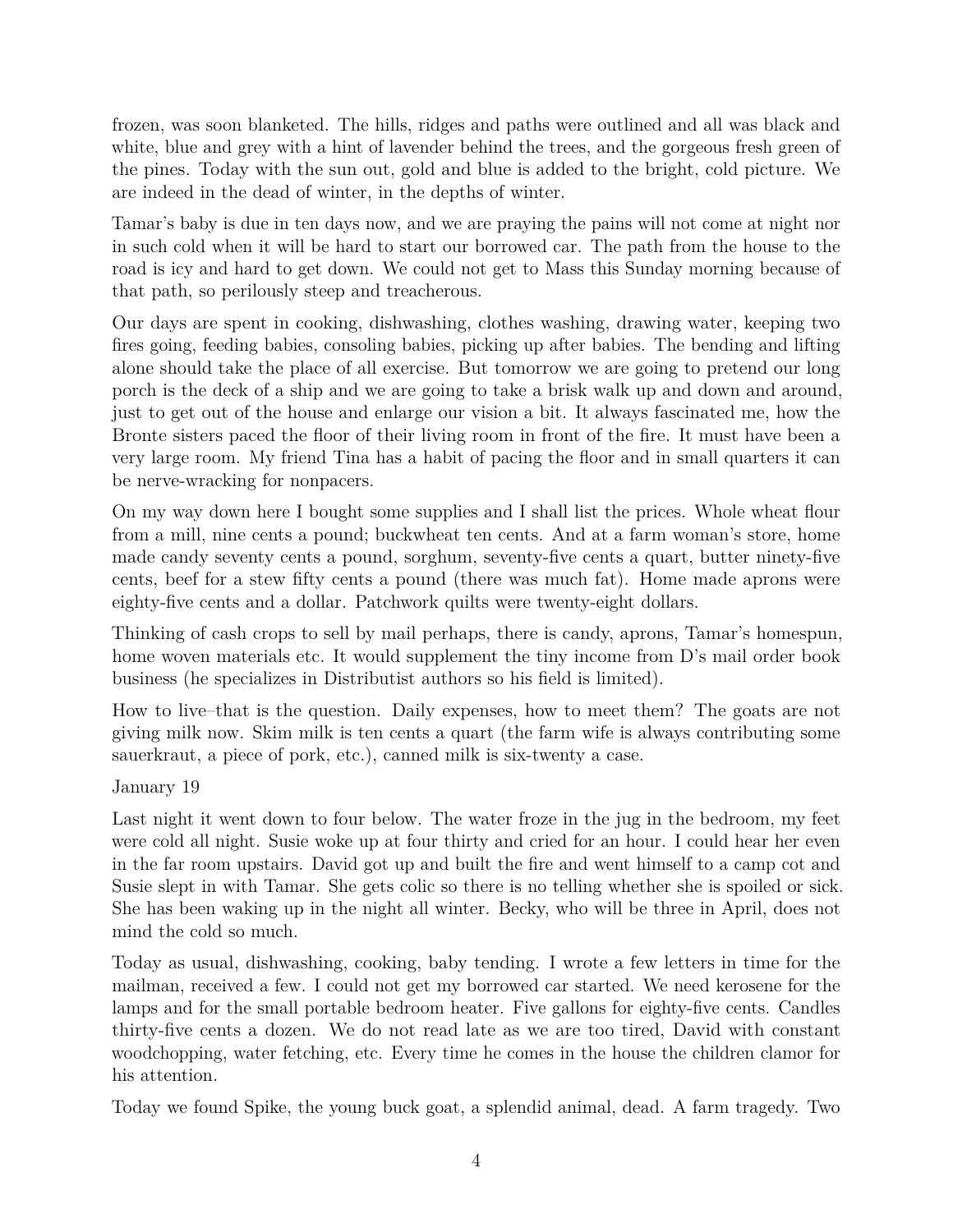of our four does are already "lined" as the local saying is, but the other two just had doe kids. Our neighbor has a three-legged buck, and a kid buck which he will now raise, though he and his wife had intended eating him. The goat heart, liver and kidneys are very large but there is not too much meat on the frame. They are as good as lamb if prepared right.

We do not know what killed Spike. He was eating the same as the others, corn husks, fodder, some corn, salt and water. The others all seem to be thriving. The ground is too hard to dig a grave and he is lying there in the end of the barn. They say there is a wild cat in the neighborhood and we should look after our stock. One year it was a pack of dogs that killed four goats.

The moon is increasing to full and it is now the coldest time of the month. Tamar is uneasy about her time. She feels "funny" she says. We do hope and pray she is not taken in the dead of the night when it is coldest and hard to get the car started. And so hard for her too to go out into the night and the cold. I do wish she could have it at home.

We are so far from church, and the snow kept us from getting to Mass Sunday. So we read the epistle and gospel for the day and have been doing it daily since. Sunday's epistle was about the marriage feast of Cana. When my friends are in sorrow and trouble, or even when they are just without spirit, I like to pray, "Jesus, they have no wine," or "Mary, they have no wine." It is a good prayer for many sad hearts today.

Not much time for prayer these busy days. Only the short ones. And not much time to think of self either; or comfort, physical, spiritual or mental. So that is good too. "Self" is the great enemy. "Deny yourself, take up your cross and follow Me."

In a way of course taking care of your own, children and grandchildren, is taking care of your self. On the other hand there is the sacrament of duty as Father McSorley calls it. There is great joy in being on the job, doing good works, performing the works of mercy. But when you get right down to it, a work which is started personally often ends up by being paper work–writing letters, seeing visitors, speaking about the work while others do it. One can become a veritable Mrs. Jellyby, looking after the world and neglecting one's own who are struggling with poverty and hard work and leading, as such families with small children do these days, ascetic lives. There are vigils, involuntary ones, fasting, due to nausea of pregnancy for instance, but St. Angela of Foligno said that penances voluntarily undertaken are not half so meritorious as those imposed on us by the circumstances of our lives and cheerfully borne.

The christian life is certainly a paradox. The teaching of St. John of the Cross (which was for beginners, he said) is of the necessity for detachment from creatures; of the need of travelling light through the dark night.

Most of us have not the courage to set out on this path wholeheartedly, so God arranges it for us.

It would seem to the unthinking that mothers of children, whether of one or a dozen, are intensely preoccupied with creatures; their little ones, food, clothing, shelter, matters that are down to earth and grossly material such as dirty diapers, dishes, cooking, cramming baby mouths with food, etc. Women's bodies, heavy with children, dragged down by children, are a weight like a cross to be carried about. From morning until night they are preoccupied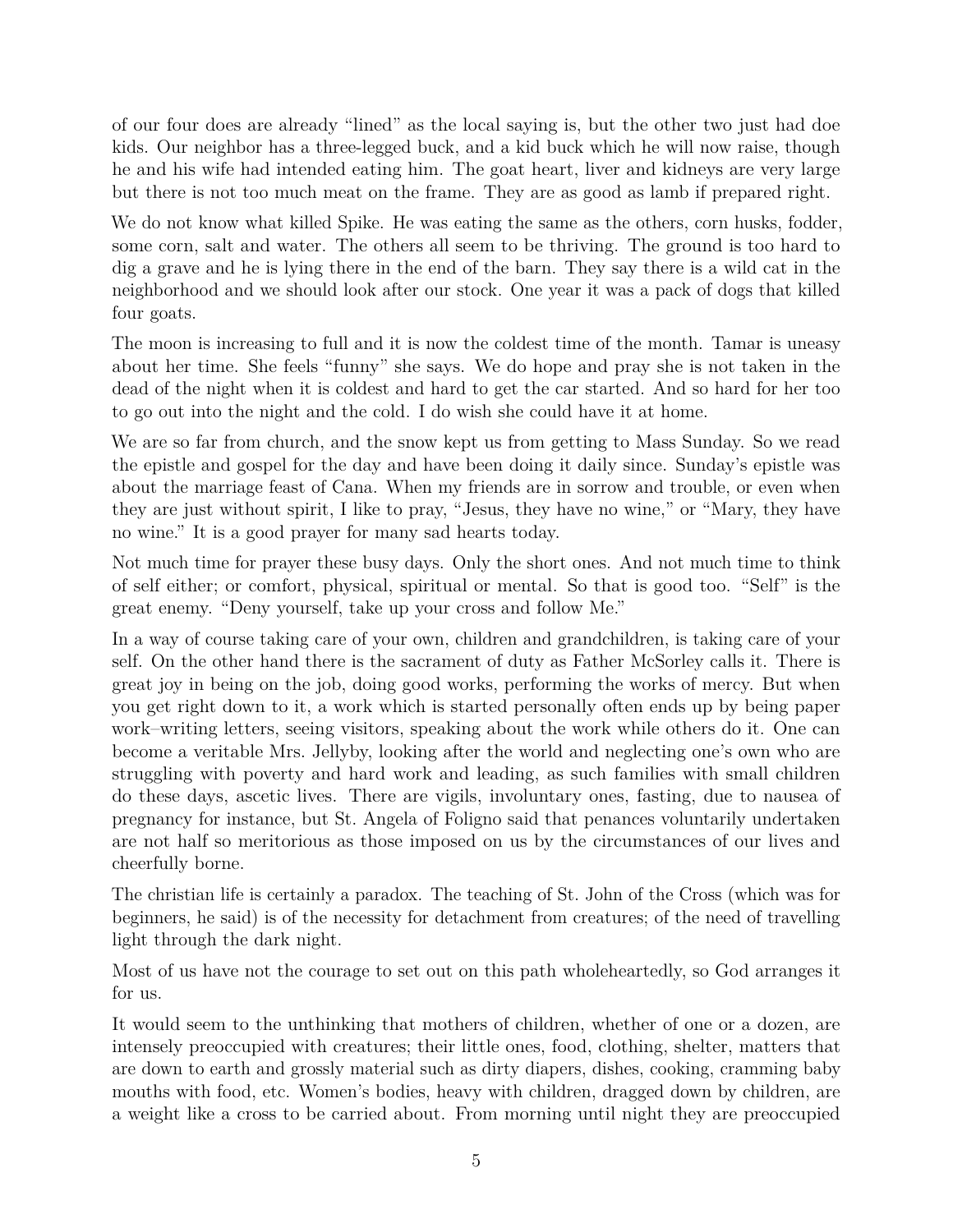with cares but it is care for others, for the duties God has given them. It is a road once set out upon, from which there is no turning back. Every woman knows that feeling of not being able to escape, of the inevitability of her hour drawing ever nearer. This path of pain is woman's lot. It is her glory and her salvation. She must accept.

We try to escape, of course, either habitually or occasionally. But we never can. The point I want to make is that a woman can achieve the highest spirituality and union with God through her house and children, through doing her work which leaves her no time for thought of self, for consolation, for prayer, for reading, for what she might consider development. She is being led along the path of growth inevitably. But she needs to be told these things, instructed in these things, for her hope and endurance, so that she may use what prayer she can, to cry out in the darkness of the night.

Here is her mortification of the senses:

Her eyes are affronted by disorder, confusion, the sight of human ailments, and human functions. Her nose also; her ears tormented with discordant cries, her appetite failing often; her sense of touch in agony from fatigue and weakness.

Her interior senses are also mortified. She is alone with her little ones, her interest adapted to theirs; she has not even the companionship of books. She has no longer the gay companions of her youth (their nerves can't stand it). So she has solitude, and a silence from the sounds she'd like to hear, conversation, music, discussion.

Of course there are consolations and joys. Babies and small children are pure beauty, love, joy–the truest in this world. But the thorns are there of night watches, of illnesses, of infant perversities and contrariness. There are glimpses of heaven and hell.

January 20th

Six degrees above zero this morning but by afternoon it warmed up so it was like spring. The men worked out in the woods and in the afternoon Tamar and the babies and I went to town to see the doctor. He is a nice casual soul, assuming that if there is anything worrying you, you will tell him. No examination. Just a weekly visit and when the pains begin, he says, go to the little hospital and they will call him.

We had him examine Sue too as she is restless, irritable and very wakeful at night. He finds nothing wrong, thank God.

I am trying to read some of Garrigou-Lagrange on the Interior Life every night. I am too dog tired to read much. He writes: "As everyone can easily understand, the interior life is an elevated form of interior conversation which everyone has with himself as soon as he is alone, even in the tumult of a great city. From the moment he ceases to converse with his fellowmen, man converses interiorly with himself about what preoccupies him most. This conversation varies greatly according to the different ages of life; that of an old man is not that of a youth."

What kind of an interior life can a mother of three children have, who is doing all her own work, on a farm with wood fires to tend and water to pump. Or the grandmother either?

Here is my day. With Sue waking at all hours of the night for attention, we sleep late–that is, until seven-thirty. Then there are those shuddering hours of building fires in kitchen and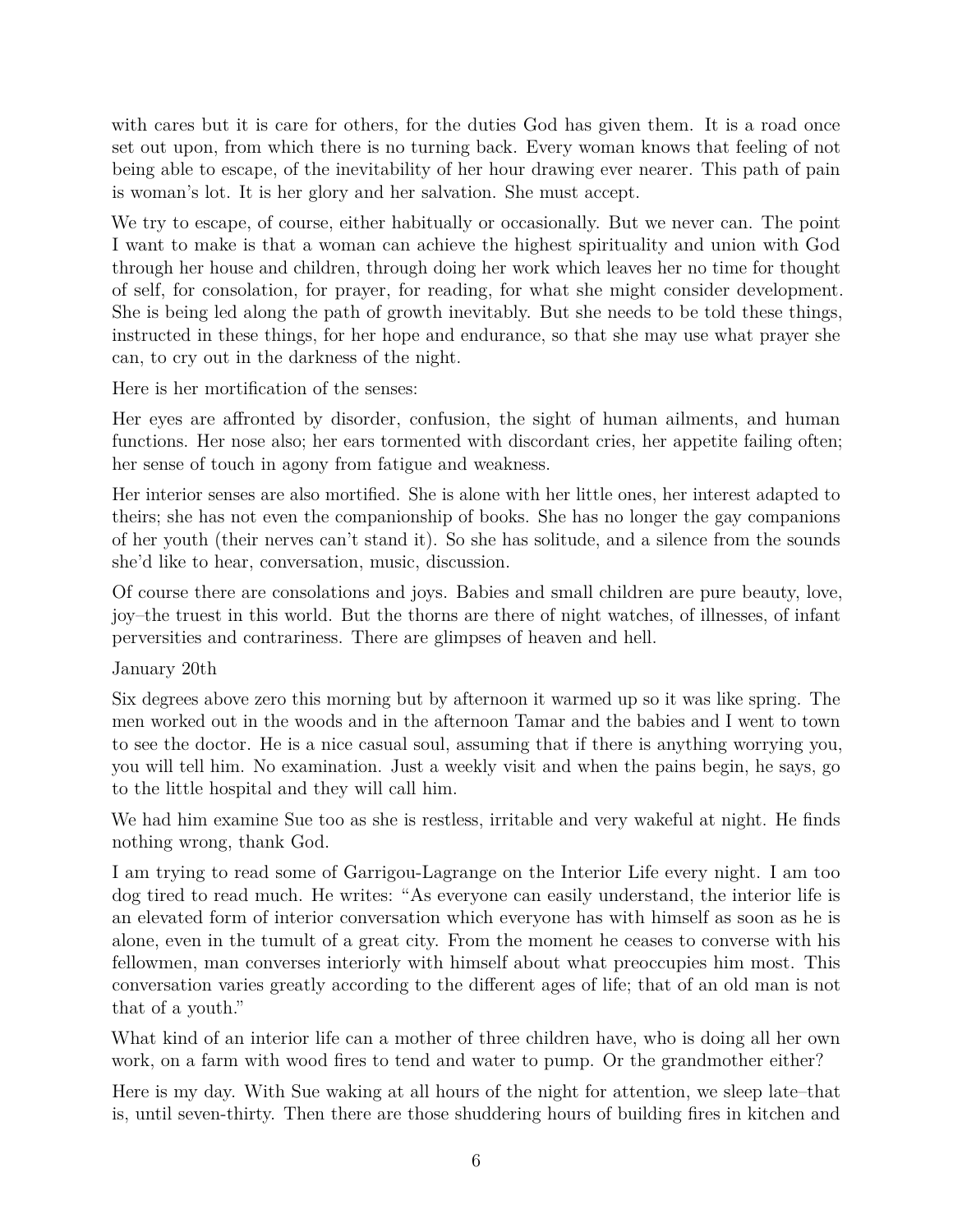living room and waiting for the water to boil for that warming, encouraging cup of coffee. The babies are not in too much of a hurry for their bottles. They are very giddy indeed first thing in the morning and talk and shout and run around in bare feet unless I get them dressed in double quick time.

Breakfast of sausage, hotcakes, apples and coffee. Dishes, water heating for clothes, breadbaking. That was today. Yesterday it was pumpkin pies. These things do not take all morning so I have time for writing letters. Then there is the arrival of the mail, at 11:30 in the morning, always something to look forward to in the country, with a book arriving from a friend, a package of food from my sister. Yesterday it was fish balls, cheese, baby food, candies and two toys. Today there was the letter from a friend, asking if her boy and girl, 16 and 15, could spend their vacations here, which would help pay bills nicely for a few months besides being enjoyable company. But can they put up with poverty, confusion, dirt, disorder? There is that old saying "Order is heaven's first law." But the way people use it irritates me, reminding you that "cleanliness is next to godliness," "a place for everything, and everything in its place!"

Babies know nothing of such things, nor that "wilful waste makes woeful want."

Sue is at the age when food goes in her ears, her hair, all over the floor. She will not be fed. Fortunately there are the chickens to eat all that she tosses riotously around. Becky, aged two and a half, is neat and tidy in her eating, but her toys, papers, books, anything she can lay her hands on is also flung here and there. My back aches with constant bending. We are trying to buy one of these wonderful dustpans with long handles. Lunch next, and dishes and hanging up the wash, and today to the doctor which meant a bath and all clean clothes for the children. Then on the way to town Becky got sick and vomited all over herself and me and the car which means more washing and cleaning. She had insisted on helping with the bread baking and eaten large hunks of whole wheat dough, apples, topped by milk, potatoes and baked cabbage for lunch.

Home just in time for supper, and more dishes and bottles and undressings and so on.

Not to speak of their innumerable rescues from imminent danger all through the day from the time they wake until the time they sleep.

How to lift the heart to God, our first beginning and last end, except to say with the soldier about to go into battle"Lord, I'll have no time to think of Thee but do Thou think of me." Of course, there is grace at meals, a hasty grace, what with Sue trying to climb out of her high chair on the table. Becky used to fold her hands and look holy at the age of eighteen months but now she does nothing. If you invite her participation she says, "I won't." If you catch Sue in a quiet, un-hungry mood, she will be docile and fold her hands. But rarely. She is usually hungry and when she starts to eat she starts to hum, which is thanks too.

But there is that lull in the morning before the mailman comes when I can take out the missal and read the epistle and gospel for the day, and the collect which is always pertinent. That is refreshment always.

"The language of the Gospel, the style used by our Lord, lead us more directly to contemplation than the technical language of the surest and loftiest theology," Garrigou-Lagrange says. So this reading, directly from the Gospels and the epistles of St. Paul are the best I can have.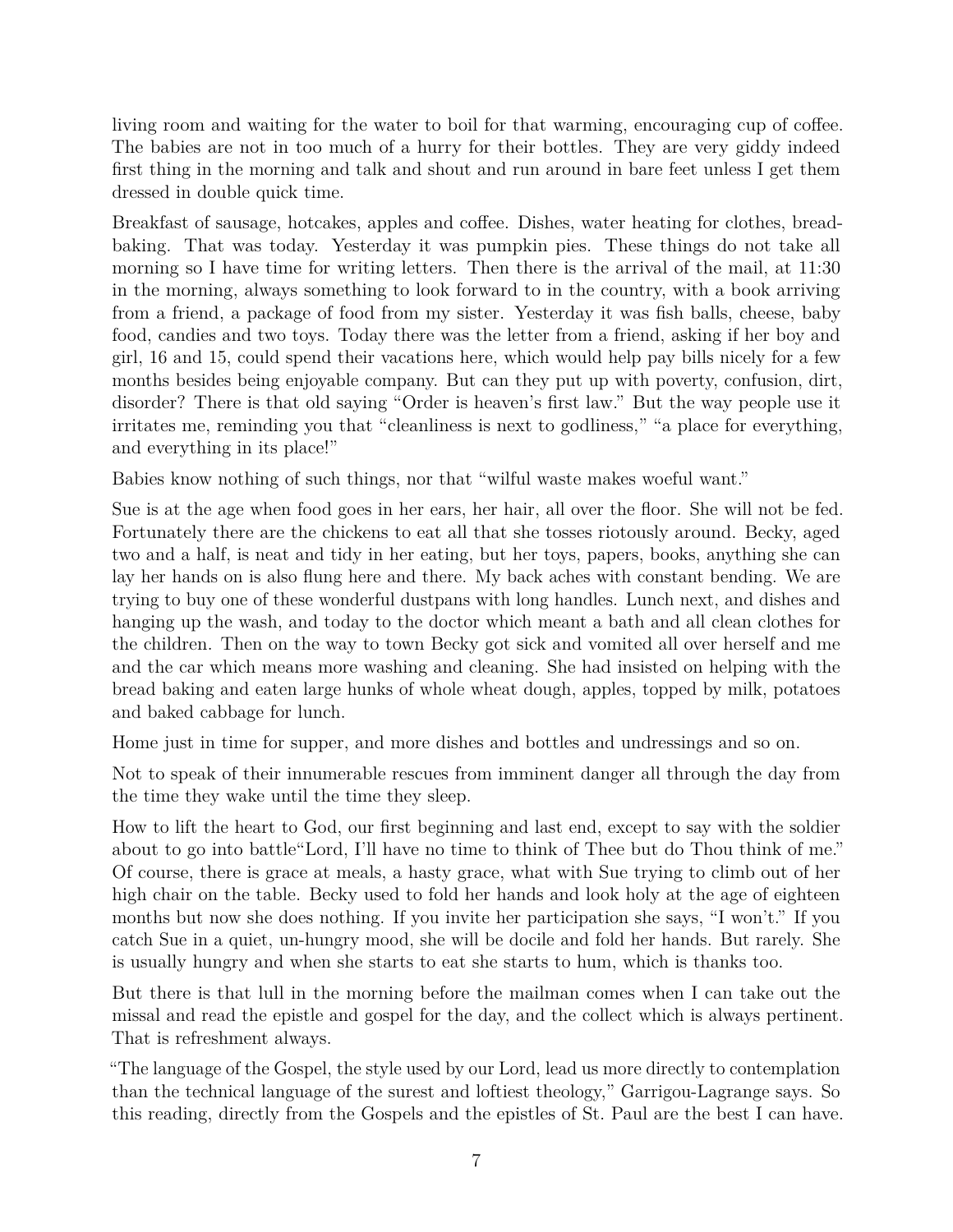The author of "The Cloud of the Unknowing" talks of the conscious stretching out of the soul to God. So I must try harder to pause even for a fraction of a minute over and over again throughout the day, to reach toward God. We certainly feel the need of physical stretching.

What do I talk to myself about? When I am truly alone, with no babies around, as when I am in church alone, I pray. I say the rosary, I read my psalms, make the Acts: adoration, contrition, thanksgiving, supplication. And there is time. At home, kneeling by my bed, or in the bitter cold saying my prayers in bed, they are brief, half conscious, and the planning, the considering, the figuring of ways of "making ends meet"goes on. Until I catch myself and turn to God again.

"All these things shall be added unto you." "He knoweth that ye have need of these things." St. Teresa of Avila says we should not trouble our Lord with such petty trifles. We should ask great things of Him.

So I pray for Russia, for our own country, for our fellowmen, our fellow workers, for the sick, the starving, the dying, the dead.

January 21st

Feast of St. Agnes

In reading about the feast today, the custom of giving the Benedictine nuns, who have their convent at the site of the church of St. Agnes, two white lambs to raise until Good Friday, is very interesting. They are shorn and the wool is used to make the Bishop's palleum.

Tamar was especially interested in this as she had her sheep too, and spun the wool and woven it. Knowing how timid and stubborn sheep are, though they can become pets, and also how dirty they are, and how hard to keep clean, we wondered at the nuns and how they put up with them. When the lambs are taken to the Holy Father to be blessed they have probably been cleaned and combed. But is Rome as sooty a city as Easton, Pennsylvania, for instance where we kept four sheep and an angora goat? They were most distressingly dirty all the time. It was joy to wash the wool and see how creamy white it could become. The angora wool was white as snow.

It is fun to wash, teaze and card the wool–I can do all those things though I cannot spin or weave. Tamar learned those skills in Canada, where the convent schools, *Ecoles Manageres,* all teach these crafts. The tuition is only \$18 a month, or was when she went there five years ago. Then there is the cost of materials too. She spent from October until Easter in a school at St. Martine and came back with these delightful skills. While there she wove material, cut it out and sewed it into a suit, a dress and coat, all in two weeks! It is not the kind of a suit which will ever wear out. She has her loom now which cost ninety-five dollars, and a spinning wheel which was purchased for her in Canada for thirteen dollars. She can spin a hank of wool in half an hour. From three sheep she got enough wool to make, when sent away to be cleaned and spun at a mill up in Maine, 15 lbs. of single ply thread for weaving. I have heard it said that it takes nine spinners to keep one weaver busy. Weaving goes very fast, once the loom is set up right. Our friend, Mary Humphries out in St. Joseph, Minnesota, says it takes the whole family to set up her loom–and as she has five children she means, I suppose, that they all insist on being in on it.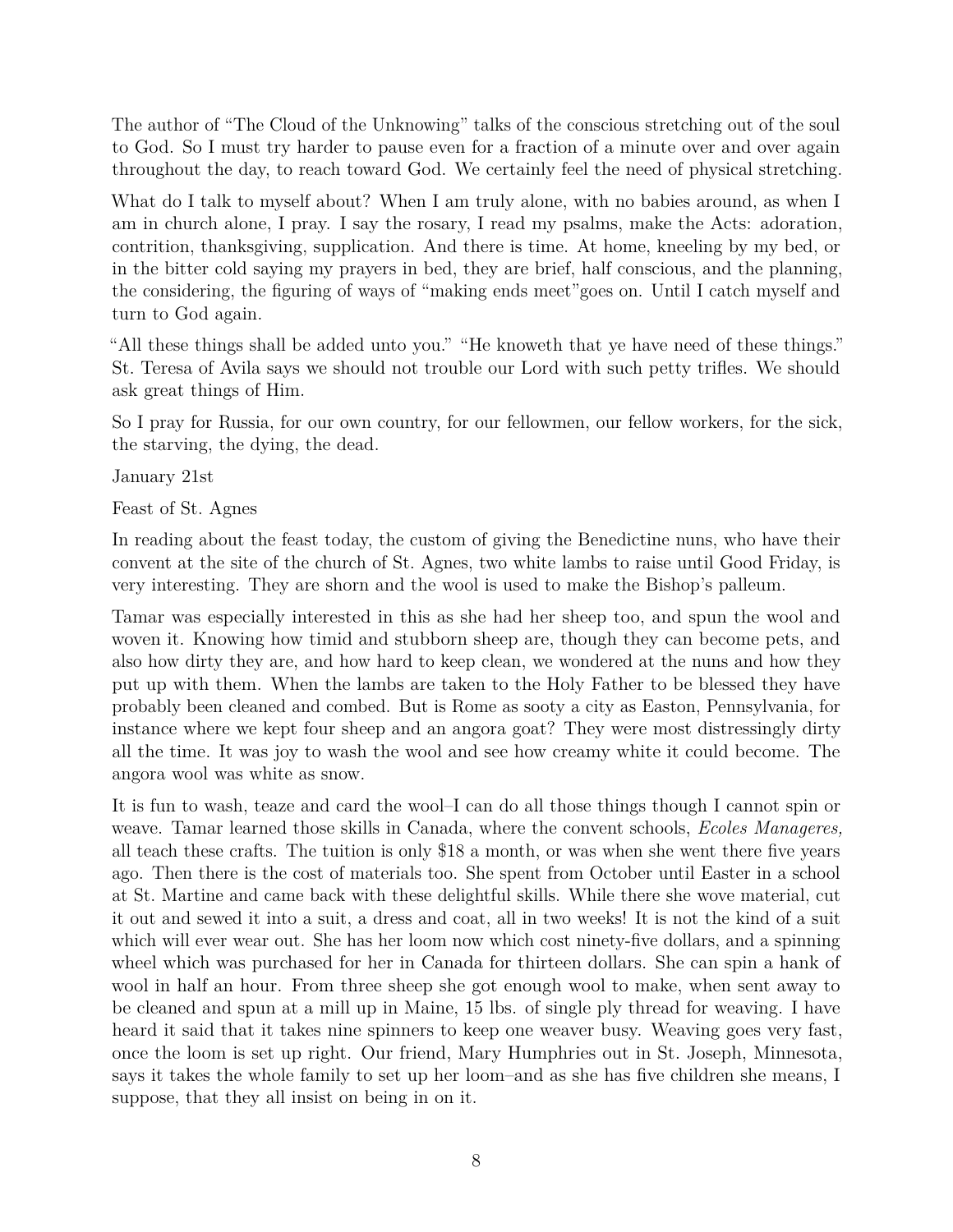When we went driving down to the Fish Hatcheries at Ridge today we found in the store there some woven rag rugs for four dollars apiece. I shall get two as soon as I can to start furnishing my own bedroom, which I have decided to put under the patronage of St. Ann as she was a grandmother. To earn some money I must write a few more articles, and Catholic magazines pay very little indeed.

Tamar would weave some rag rugs but her loom is set up in a beautiful plaid design (her own home-dyed wool) and she must finish the cloth she has on it. Right now it is pulling, she has some intricate job to do on it, and waiting as she is these last days for the new baby, she is letting it go for smaller jobs such as knitting socks for Susie.

Besides weaving, she says, is not the work for pregnant women. In Ireland and in Scotland, it was the work of men, according to Father Vincent McNabb. Fishermen in their off season became weavers. It can become too heavy work for women, if they sit long at it and the muscles of stomach, and thighs as well as of the arms, shoulders and back, are called into play.

To continue the story of Tamar's education, after her winter in Canada which she remembers especially for its cold and the preponderance of sweets in the diet; she spent a year as an apprentice in the home of Ade de Bethune, artist in stained glass windows, wood carving, wood cuts, lettering, etc. Ade is interested in making things in general and has, over a period of years, made everything she uses, including hats, shoes, socks and dresses and has raised food such as chickens and rabbits for her table.

One way of combating the system, she says, is to stop buying the products of our machine world, our capitalist industrial society. If you want a rug, make it. If you want rosary beads, or crucifix, make them. The crudest samples of your own work will be better than that which you can buy very often.Ade lives in Newport and Tamar stayed with her and her family for a year. Part of her education was to shop intelligently for the family groceries. How to buy and cook cheap cuts of meat, how to bake and churn, keep a kitchen fire going, how to care for small animals in a back yard, how to letter and bind a book. For a Christmas present Tamar lettered a chapter from Eric Gill's *What is Christianity* and bound it in sailcloth for me.

There were weekly evenings when one of the monks from Portsmouth Priory came and gave a course, whether it was philosophy or theology for layfolk (woman layfolk at that) I do not know. There were concerts of chamber music at friends' houses, folk dances on Friday nights, evenings of visiting the Marine hospital to teach crafts to the wounded sailors.

How to take care of the money you had, how to earn money by taking care of children, sitting with invalids, repainting murals in an old church,–this too, was part of the course.

The well-to-do know how to care for what they have, increase it, add to it, so they can help others. The poor are notoriously extravagant. They have so little, it scarcely seems worth saving. They have so little, they are always seeking compensation in spending, consoling themselves with luxuries for the necessities they cannot have, such as a home, a garden, space, security of a fashion. If I mention money often in this account, it is for a purpose. Few people know how others live, the hand to mouth existence that is theirs, their fear of debt, their lack of opportunity.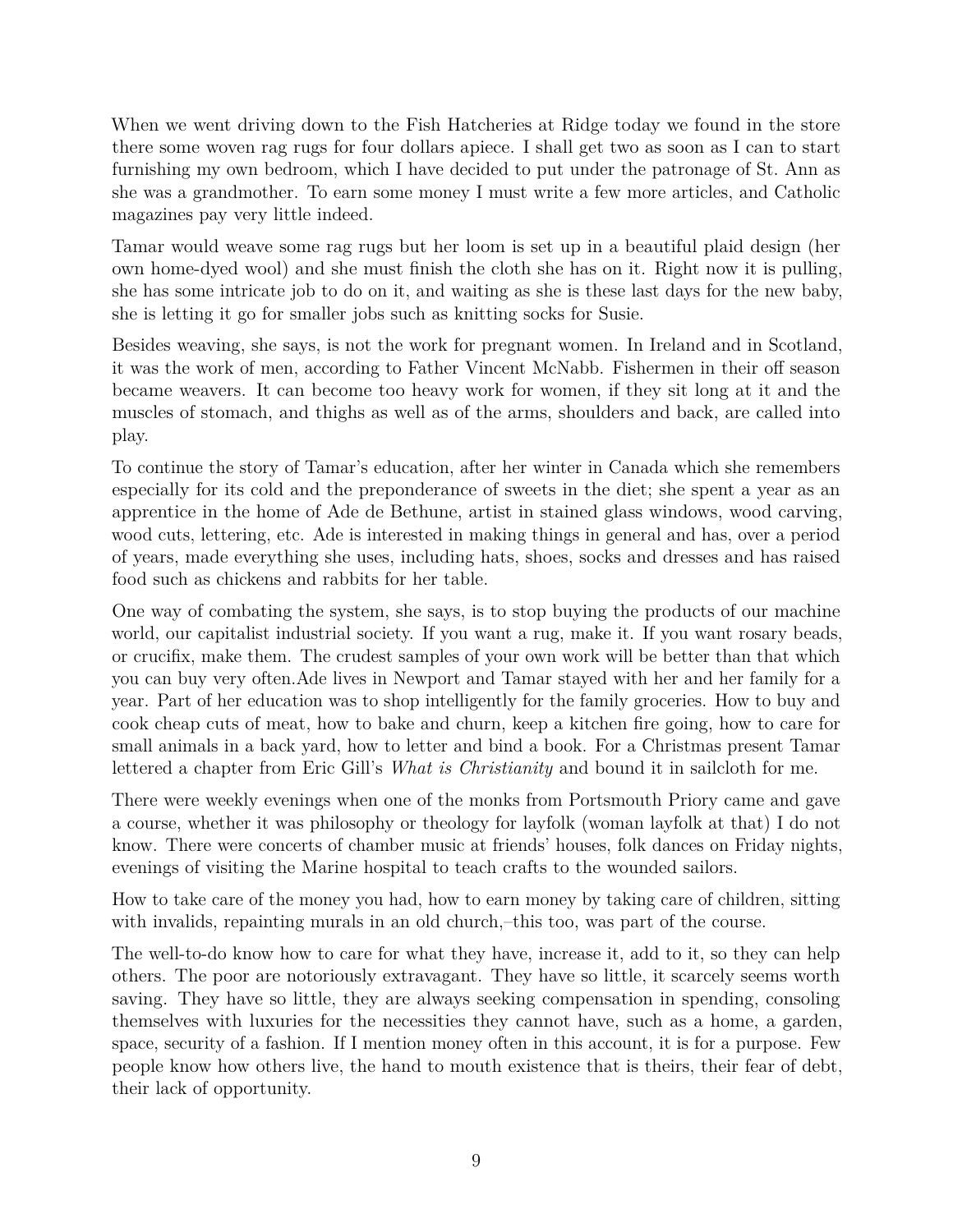My mother used to say, "Them as has, gits," meaning, I suppose, that if one had capital to make a start, one could increase what he already had. Capital to start farming, or a book business, or a weaving school, or even a boarding house.

Say, for instance, Tamar wished to take in summer guests. She would need money to furnish three bedrooms, –bed springs, mattresses, dressers, curtains, shades, rugs, paints, calcimine, washstands, pitchers, basins—quite a little outlay.

One would need also the energy to do the cleaning or painting, or the money to pay a neighbor to do it. And would one's neighbors wish to do such paid work? Here in this independent community they come gladly to help wash, cook and clean, when there is illness, but would they come as paid help? And as Americans we are unused to receiving help. Our America! Its faults and virtues; our fierce independence, and our pride**.**Our generosity and our fear of making fools of ourselves. "Fools for Christ." If we were only truly Christian, "putting on Christ," putting on the life of the Holy Family, in simplicity and manual labor!

When I talk about poverty I do not mean *destitution* which is something quite different. Nor do I want to "talk poor mouth" as my mother used to say. I talk about the poverty of young people newly married, the girl without dowry, the young man without anything, either a team of horses, or a sum of money, or a truck, to make a start in life. Mainly because their parents were also poor, or had many children, or at any rate no tradition of the parents' duty to educate and start their children in life. I read somewhere that according to Jewish law, if a father did not give his son a trade, that son did not owe his father support in his old age. St. Paul, a scholar, was a tentmaker, a weaver of goats' hair.

Peter Maurin, founder of a movement, a man of vision, changing the course of thought of thousands, has talked for fifteen years of crafts, of manual labor. Yet how many have tried to acquire a skill, either to carpenter, lay brick, make shoes, tailor or work at a forge? Many, thinking of the family, the need for a home and space and food, have turned to the farm. But a farmer needs capital, and many skills, besides the *habit of work*. A village economy could use doctors, barbers, veterinary, baker, launderers, canners, builders, shoemakers, tailors, etc. Not to speak of weavers. Every man, doing some particular job, could be an artist too and from his work, beauty would overflow. As Peter always put it, there would be a syntheses of cult, culture and cultivation.

Today it was warmer and we went to the neighboring farm for our milk. It is an old log house with ancient box wood in front, but all is in bad repair and unpainted. The hills rose in folds on all sides and there was the beauty of yellow fields, green pines and blue sky. But the fences were down, the barns decrepit, all decaying. It is this way everywhere in the country. One old woman and her son are left, the others all gone to the cities. At all the farms they sell their cream and one can buy only skim milk, for ten cents a quart.

People lived far more substantially, far more beautifully once.

I remember Tamar saying before her marriage–"I don't care if we have no food, I am going to have flowers around my house." But paint and mended fences are needed too, and that means money, time and strength.

It is true we have here "no lasting city," no abiding dwellings; it is true we are on pilgrimage, but, as St. Catherine of Sienna said "all the way to Heaven is Heaven for He said 'I am the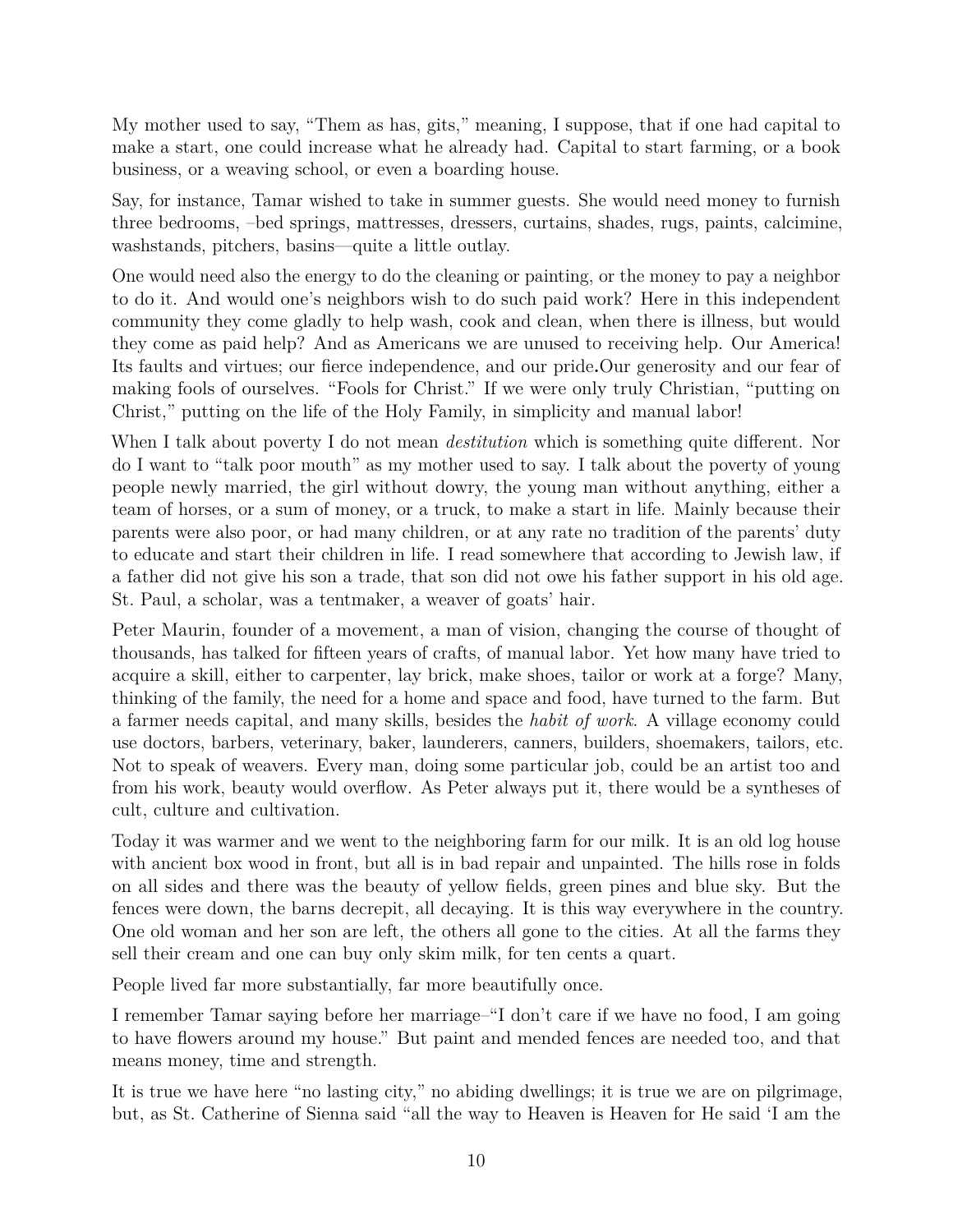Way'." So it is our duty to take the materials God gives and take up our job of co-creator, and do the best we can.

St. Francis' first job was to clean up a church. The family's first job is the home.

January 23rd

Had to omit my writing last night as I took over the baby tending. Susie has been wakeful every night for months, starting crying at midnight, sometimes keeping it up for hours, sometimes sleeping restlessly in bed with David and Tamar. So that Tamar can get some good nights' sleep before her time comes, I am sleeping downstairs with the children and they take over my room upstairs at ten.

As usual Sue woke at 12:30 but she went to sleep after I took her in bed with me, though restlessly. She is spoiled, of course, but if we let her cry, Becky wakes up and cries with her"Take Tudie in, take Tudie in," and her distress is for her sister as well as for herself.

T. says she feels as if she could scarcely drag herself about, or lift her feet from the floor. She laughs at her own ungainliness and shuffling steps. But she is not suffering from sour stomach and sickness as she was last week. This sounds over-realistic as I write, and I have remembered these last few days a book I read years ago, a supposedly realistic account of early married life with pregnancies, little babies, dirt, disorder, egg on the tablecloth, kind of emphasis. It was a dreary tale. There is a wonderful quotation from Stevenson in a recent review "True realism always and everywhere is . . . to find out where Joy resides, and give it voice . . . For to miss the joy is to miss all."

Another lovely quotation from the same review is: "There is an idea abroad among moral people that they should make their neighbors good. One person I have to make good: myself. But my duty to my neighbor is much more nearly expressed by saying that I have to make him happy–if I may."

The latter reminds me of Father Faber's conferences on Kindness. The former of St. Paul–"all that rings true, all that commands reverence, and all that makes for right; all that is pure, all that is lovely, all that is gracious in the telling; virtue and merit, where ever virtue and merit are found–let this be the argument of your thoughts."

There is so much fear and distraction these days over the state of the world–there is sadness in the Pope's Christmas message, in articles, in letters, in all endeavors. And yet surely, "all times" as St. Teresa said, "are dangerous times."

We may be living on the verge of eternity–but that should not make us dismal. The early Christians rejoiced to think that the end of the world was near, as they thought. Over and over again, even to the Seventh Day Adventists of our time, people have been expecting the end of the world. Are we so unready to face God? Are we so avid for joys here, that we perceive so darkly those to come?

It is one of the strange paradoxes of the Christian life that we can say with St. Paul, "As dying, yet we behold we live." We can suffer with others, we can see plainly the frightful chaos, the unbelievable misery of cold and hunger and bitter misery, yet all the time there is the knowledge "that the sufferings of this time are not to be compared to the joy that is to come."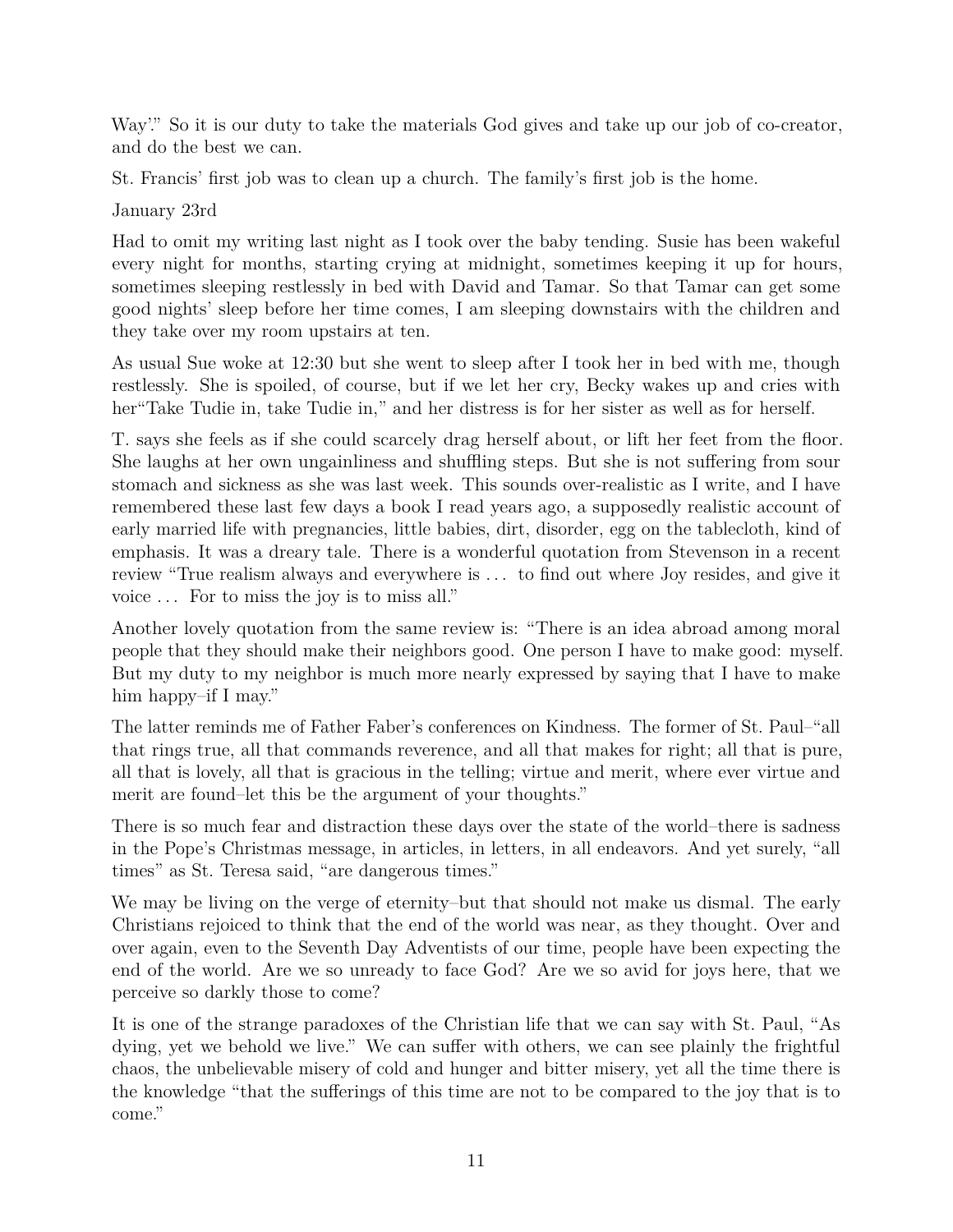Often we comfort ourselves only with words, but if we pray enough, the conviction will come too, that Christ is our King, not Stalin, Bevins or Truman. That He has all things in His hands, that "all things work together for good to those that love Him."

Oh, but the misery of those who do not, of those who because of suffering turn from Him and curse God and die!

It is hard to think of these things. It is not to be understood, we cannot expect to understand. We must just live by faith, and the faith that God is good, that all times are in His hands, must be tried as though by fire. "I believe, Lord, help Thou my unbelief."

January 25th

There is another attitude of despair, which I cannot agree with that expressed by Peter Michaels in *Integrity* last November. He writes: "It is too late for any purely economic or political nostrum, even a good one. It is interesting to speculate as to whether Belloc's and Chesterton's Distributism (which was essentially an economic scheme) might have saved England and possibly Europe, if it had been applied, in, say the 1920's. One wonders if some correction of the ills of usury wouldn't have mended many matters once. Quite possibly so. While we were still suffering from acute mortal sin there was the possibility of turning back, and whereas it would have to be accompanied by a turning back to God also, it could possibly have started with economic reform. Chesterton's insistence that we go back to where we took the wrong road, and his insistence also that it had to be done very quickly, were probably quite correct at that time. It was the eleventh hour. We didn't turn back. Now it is midnight and we are dying!"

I don't like to use cliches but sometimes they are wonderfully apt. Fr. Gillis tells the story of the preacher all puffed up with his sermon who later greets one of his parishioners in the sacristy,

"I want to tell you how wonderful your sermon was, Father," he said.

"And what, my good man, was it that especially struck you," said the priest, hungry for praise.

"That part about, 'it's never too late to turn over a new leaf'."

When T. read this outburst of Michaels she said "he still must eat, he still must live!" And that is the point–we are still in the flesh. Body and soul are not separated. We still have to take care of Brother Ass, and the most of us must do it by the sweat of our brows. How are we going to feed, clothe and shelter ourselves? By going along with big business? By continuing to work for the Gallup Poll, the Anaconda Copper, Standard Oil, Metropolitan Life Insurance, and go right on adding our little bit to the sum-total of chaos?

To be a personalist does not mean to be a quietist. No matter if it seems hopeless, "we must hope against hope." "In peace is my bitterness most bitter." These are hard words to understand, but we can at least remember that all times are in the hand of God.

There are so many writers, so many who think, who talk, among us. What can we do? We can "be." In all the fifteen years Peter Maurin has talked of manual labor, how many we know have learned a trade? There are printers, stained glass window makers, there are a few. But so many go right on in their white collar jobs in business offices.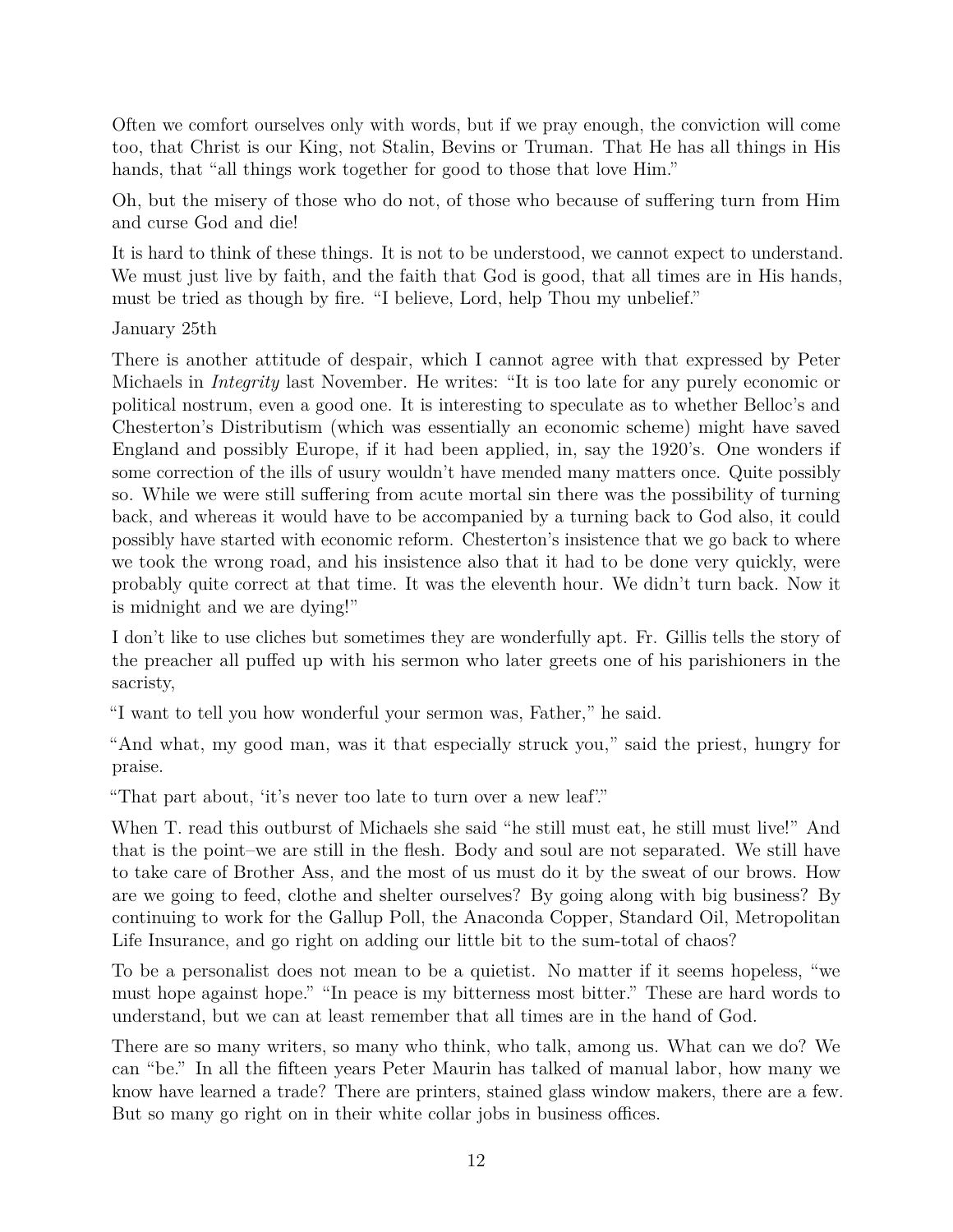A priest we know who does not like our emphasis on Distributism, decentralism, or whatever one wishes to call it, said one time, "It is too late for anything but love." That sounded good to many people. But that same priest was going about his business having his church repaired \$20,000 worth.

No, all times are dangerous times. St. Paul said, "It behooves us all to act, if we have wive's as though we had not."

So even in those days, a holy and happy perspective on the present time was enjoined. To be aloof, to be superior to the heat or the cold, the buffetings of fortune, this holy indifference is good and to be admired. I can remember how the heroes in my girlhood romances which I read in my teens, all had this lofty indifference.

Here is a wonderful quotation from Eric Gill:

"When I consider how we Christians exhibit our Christianity –making it appear that there's not a ha'porth of difference between Christians and anyone else–neither in our daily life and behaviour nor in our political and economic theory–when I consider this, I say, I don't see how we can expect to convert the world. Perhaps we don't expect to; we are quite comfortable with our manners and customs....

"Communism started as a movement to overthrow capitalism. It is now, it appears, an equally bloody tyranny. I think the Christians have none but themselves to blame. So it is in many affairs. By our lukewarmness and complacency and blindness we have betrayed our own cause. I think we've got to learn our Christianity again. I think we have succumbed to the prevailing and all-pervading poison of material progress. We think we can get riches and plenty by political and scientific and mechanical trickery. Trickery, that's what it comes to. Press the button and the figure works. They call it the application of science to industry. It's not. It's the application of science to money-making. And the Christians haven't seen through it. No, they think it's 'jolly fine' and that working men ought to be grateful for the higher standard of living and the lower standard of muscular effort.

"Well, the point here is not social reform or the rottenness of capitalist culture. The point is that the whole world has got it firmly fixed in its head that the object of working is to obtain as large an amount of material goods as possible, and that with the increased application of science and the increased use of machinery that amount will be very large indeed, while at the same time the amount of necessary labor will become less and less, until machines being minded by machines, it will be almost none at all. And the point is that this frame of mind is radically un-Christian and anti-Christian. And the point of that is that it is therefore contrary to Nature and contrary to God–as anti-God as any atheist could wish. And that, no doubt, is why our English industrialism is so popular among Russian Communists.

"The alternative is the Cross. That's the awful fact. And it's not simply a matter of ethical behaviour, as who should say: 'take up your cross and follow me.' It's also a matter of intelligent behavior, as who should say, 'thou fool, this night thy soul shall be required of thee.' Man is made for happiness, not for wealth, and the two are entirely independent of one another and even inimical. A moderate amount of physical health and material wealth is necessary to man, that he may maintain his life. Of course! But even so it is better to give than to receive and therefore better to be given than to take. The whole of our trouble is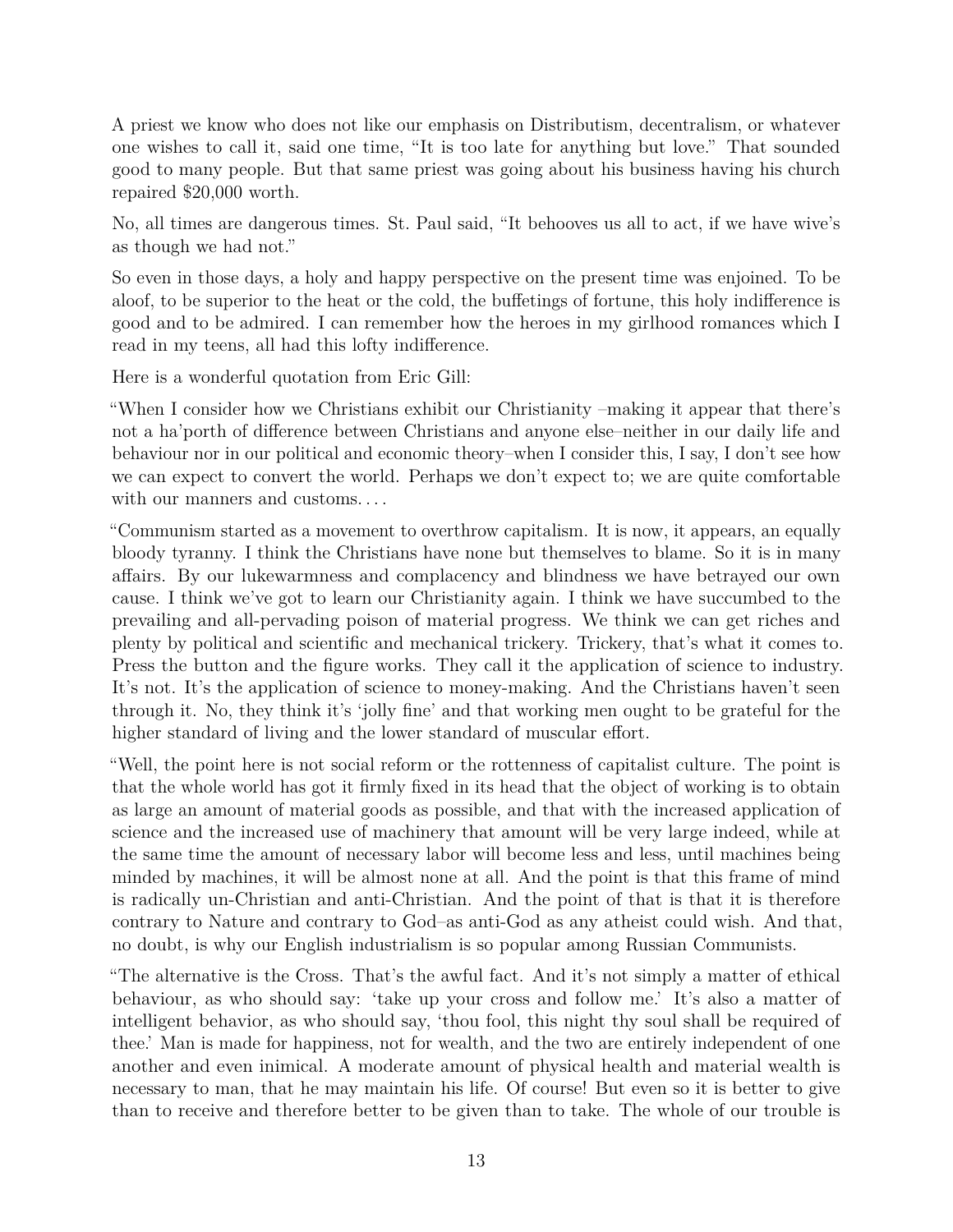the secularization of our life, so that we have descended to animal conditions of continual struggle for material goods. By sin–sin, that is to say, self-will and self-worship–by sin man does not descend from the superhuman to the merely human, but from the superhuman to the sub-human. Strange fact! Man cannot live on the human plane; he must be either above or below it. The marvellous feats of our mechanized (scientific) industrial world are not human feats. They are no more than the feats of highly intelligent animals and the more we perfect our mechanization so much the more nearly do we approach the impersonal life of bees or ants.

"And if I might attempt to state in one paragraph the work which I have chiefly tried to do in my life it is this: to make a cell of good living in the chaos of our world. Lettering, typedesigning, engraving, stonecarving, drawing–these things are all very well, they are means to the service of God and of our .fellows and therefore to the earning of a living, and I have earned my living by them. But what I hope above all things is that I have done something towards reintegrating bed and board, the small farm and the workshop, the home and the school, earth and heaven.

"The thing about Christianity, the thing about the Cross, about Calvary, is that it is true to man. Man, not that creature, that biped known to Science–measured as to his dimensions, his comparative dimensions, for there are no others; dissected as to his physiology; analysed as to his psyche–but man, the person known to himself and to God, the creature who knows and wills and loves, master of his acts (however much he be hindered by and subject to heredity and circumstances), therefore responsible. That is the creature who desires happiness and by the very nature of things, by his own nature, cannot find it except in God. That is why death is the gate of life." –From, Eric Gill: *Autobiography* (New York: The Devin Adair Co.)

The idea of "the cell of good living" is expressed by Ignatio Silone, by Arthur Koestler, by Aldous Huxley. Not by the movement of masses swayed by any demagogue, will things be changed. But the yeast will leaven the dough, the salt will add savor, the candle will shine out, and as Juliana of Norwich wrote, "All will be well, and all will be well, and all manner of thing will be well."

(When Susie fell and bumped her head today, T. gathered her up and rocking her, murmured, "Everything's going to be all right, my darling, everything's going to be all right." And I know she was making, an act of hope, because outside a blizzard is raging and already the snow is a foot thick on these country roads. However, it is the month of the Holy Family. They must take care of us. God will temper the wind to the shorn lamb. So we reassure ourselves, but O how uneasy I am none the less!).

And now I read this quotation from a review of the work of Dr. Martin Buber by Ann Freemantle in the *Commonweal.* According to Buber, constructive socialism "becomes possible only through the formation of small voluntary groups of men who not merely share the means of production, or the forces of labor, but who, as human beings, enter into a direct relationship with one another and live a life of genuine fraternity. Such a socialism would have to resist any mechanization of living. The association of such groups would have to resist the dictates of an organized center, accumulation of power, and a political 'superstructure.' The focus of such groups, or cells, is not a political but a religious motivation."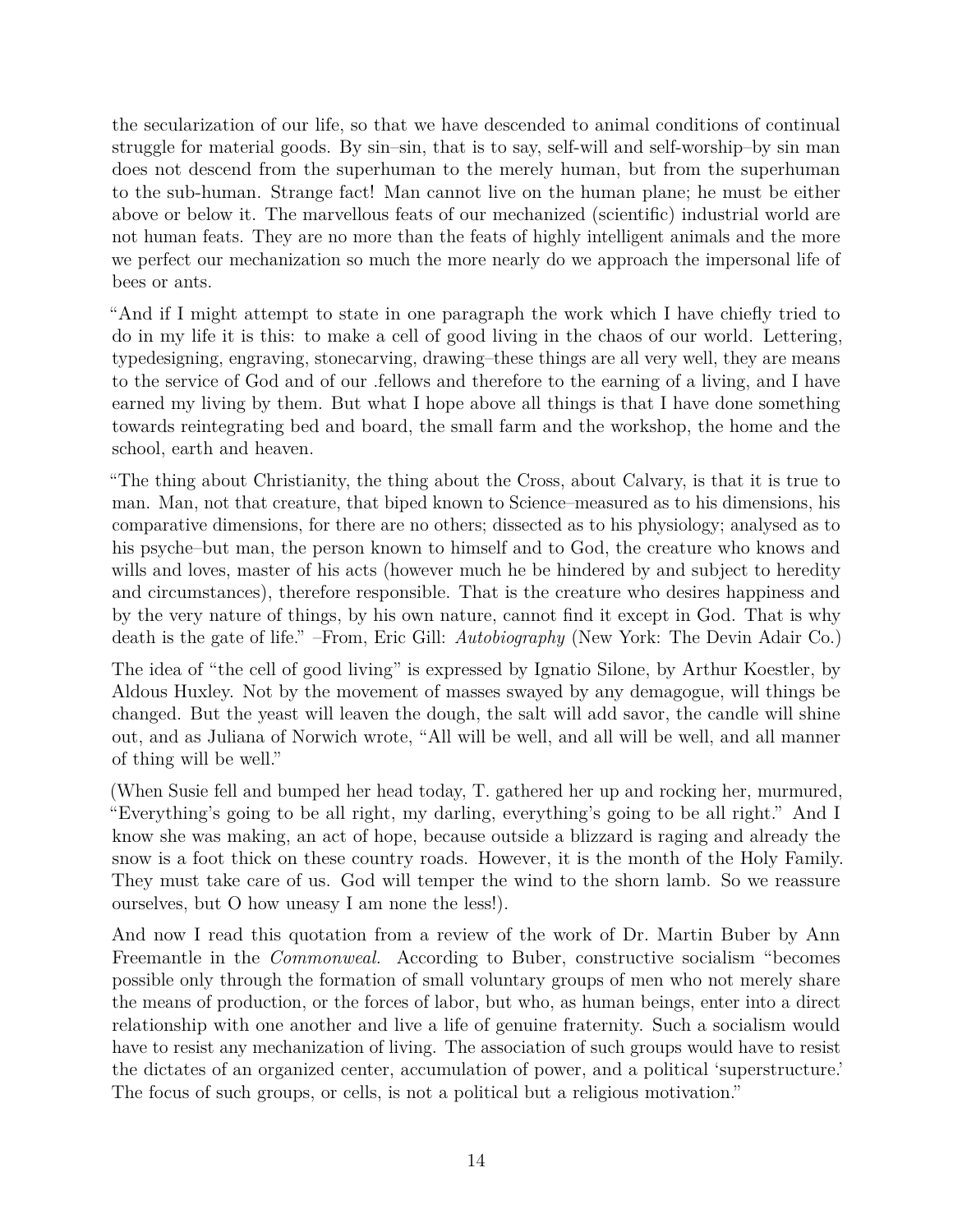January 30th

St. Martin

The weather has been bitter, fourteen below zero one morning–never above ten above zero. Which is very cold, even for New York. Every now and then we have a winter when it is colder in Alabama than in Alaska, just to turn things upside down.

All through the snow the red birds and blue birds go in Rocks. There are foxes and black bears in the woods and deer that come to the doorstep. David is not a hunter and besides we have not the right kind of a gun.

For meat we have a side of bacon which will last us the winter. We have just finished some sausage friends gave us. Once a month we have chicken. Once every few weeks we buy liver.

But in general our meals are pancakes and coffee and applesauce for breakfast, beans and raw cabbage for lunch, bread and cheese and stewed tomatoes for supper. Once a week eggs, sometimes pies, suet puddings. It is fun to seek out recipesto use what is at hand. The potato crop around here has not been good, they are green, scabrous, some soft and spongy. So they are no good for mashing or baking, only boiling with salt and margarine on them. But everything tastes delicious, and best of all is the smell of fresh baked bread in the house.

January 31st

St. John Bosco

Fourteen below zero again. Up at 5:30 to build fires and Susie has been staying obediently under the covers what with a few slaps. So we stayed in bed until 7:00. The living room warmed up but it took till afternoon to heat the kitchen, which is a north room, even with washing, baking of bread, rolls and apple pies.

We were afraid to wipe up the floor for fear of leaving a coating of ice because in the four corners of the room things like canned milk, the water bucket, the clothes in the sink, were still frozen at ten o'clock. But we did it anyway with a well wrung out mop.

How the day goes! Outside it is unbelievably beautiful with the snow covered fields and hillsides, the green pines and the red roads showing through the snow. But one does not take much time to contemplate this beauty. If you go out it is for wood, to empty ashes on the icy path, to take down clothes and to hang others, and it is breathtakingly cold, and the clothes freeze as you hang them up.

Men always, I am sure from my experience in the past, wonder what women do with their time. My son-in-law is too polite to say so, but I am sure he thinks "two women to two children and one house"' But the work never ends.

I thought of Margaret Bosco, the mother of St. John Bosco today, and how she helped him in his gigantic work of caring for boys, and how she prayed while peeling potatoes and mending, etc., but with little children tugging at your apron strings it is hard to pray. I manage to get in the psalms of Matins every day; (next week I'll try Lauds.) and Vespers in the evening. I vary the hours in order to get more familiar with all the psalms. This new English translation from the new Latin translation, arranged as the breviary is, brought out by Father Frey is wonderful. Every day something new shines forth.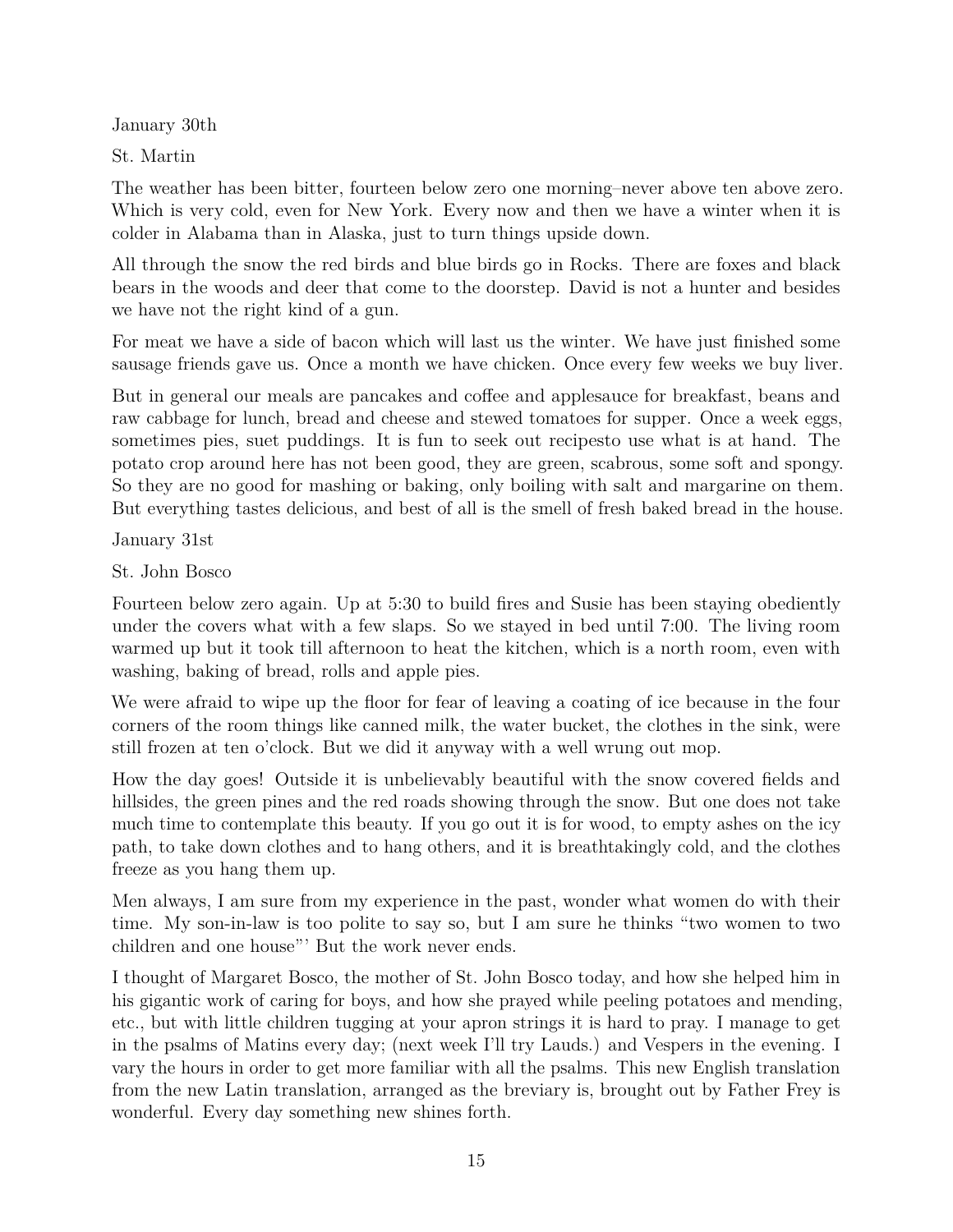I had read somewhere that Moses, one of my favorite characters in history, was denied entrance to the Promised Land because he turned bitter against his followers, failing in love and trust. I had thought that only a legend until I read in today's, Saturday's, Matins, "Then they angered him at the waters of Meriba, and it went ill with Moses on their account, for they embittered his spirit and he spoke rashly with his lips." Ps. 105:32. (The old translation is "They provoked him also at the waters of contradiction; and Moses was afflicted for their sakes: because they exasperated his spirit. And he distinguished with his lips.")

This is a lesson in holy optimism, an argument for faith in and love for those who depend upon us. How often I fail in these ways, in plain, ordinary kindness and love and hope. Fr. Faber's spiritual conferences on Kindness are an eye opener. They are out of print now but can be obtained in any religious library.

This last month has been the month of the holy Family; now this coming month, I'm going to think of Margaret Bosco, who has not been canonized yet but was undoubtedly a saint. Her life was much like ours and she certainly did not have any electric washing machine, or gasoline ones, as they do hereabouts.

On a recent trip to the West Coast I was much struck by the price of land. Some friends of ours in Portland recently bought a place for sixteen thousand dollars, and the house on it could not be lived in so they had to rent another house a mile away. They have five or six children and are quite isolated, though they do have electricity. But there was going to be a shortage of electricity, the papers warned, urging people not to have lights on their Christmas trees. One friend with a deep freeze locker reported a tremendous spoilage of food because of failure of electricity for several days. Another said that recently when her mother had the dinner all preparing for company in the electric range the power went off for four hours so dinner was ready by eleven at night.

This is not Just sour grapes. In all the suburbs of New York City during a recent ice storm the power was off for days and heating power as well as cooking facilities were done away with. And of course, no one had kerosene or wood stoves handy!

But to return to prices, Leslie, our neighbor down the road, says, "Where do people get so much money buying such expensive farms?" In this case, the girl had received insurance after her brother's death in the war and it was on the strength of that insurance that they bought their farm. The husband works in a factory to keep it going.

Down here in West Virginia, or up in Pennsylvania, or in Vermont, I have seen farms for twelve hundred, fifteen hundred, two thousand,–beautiful farms–bottom lands, wooded hillsides, springs and wells, houses seven and eight rooms, from fifty to a hundred years old, low ceilinged, high ceilinged log houses, clapboard houses, tin roofed houses, with pig pens, chicken coops, woodsheds and barns; but humble houses too with a pump on the back porch and no plumbing, only the tubs hanging on a nail. Five hundred dollars down payment will buy one of these houses but it would be far better to have cash, and not have to pay four per cent interest to the bank. Cash is hard to come by; people exchange help in these country parts.

Down here in West Virginia cows sell at this time of the year for one hundred or one hundred and twenty-five dollars. Up in New York state for two hundred and sixty. Food for humans